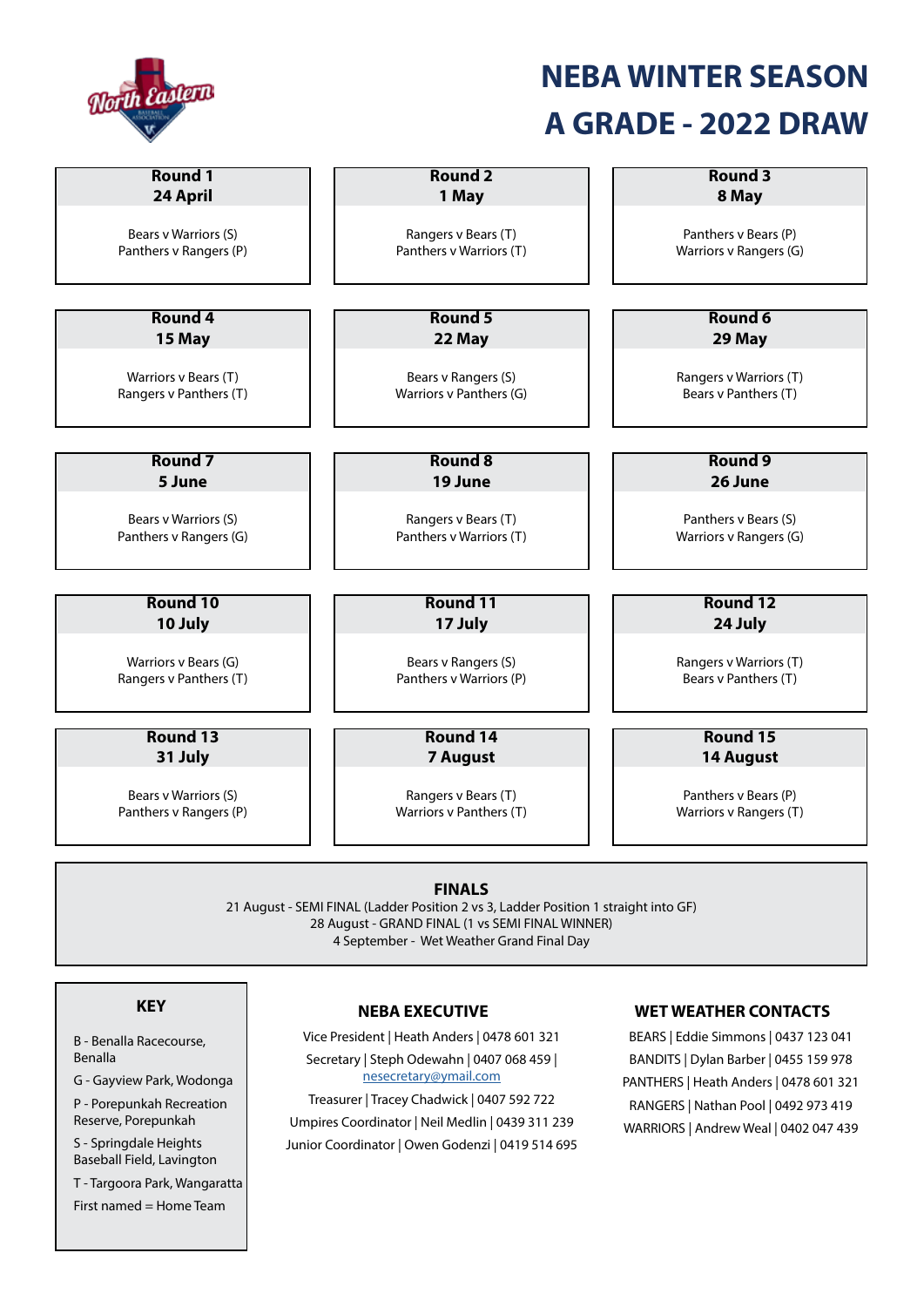

# **NEBA WINTER SEASON B GRADE - 2022 DRAW**

| <b>Round 1</b>                    | <b>Round 2</b>                | Round 3                           |
|-----------------------------------|-------------------------------|-----------------------------------|
| 24 April                          | 1 May                         | 8 May                             |
| Bears v Warriors (S)              | Rangers Orange v Bears (T)    | Panthers v Bears (P)              |
| Panthers v Rangers Grey (P)       | Rangers Grey v Warriors (T)   | Warriors v Rangers Orange (G)     |
| Bandits v Rangers Orange (B)      | Panthers v Bandits (T)        | Bandits v Rangers Grey (B)        |
| <b>Round 4</b>                    | Round 5                       | Round 6                           |
| 15 May                            | 22 May                        | 29 May                            |
| Bandits v Bears (T)               | Bears v Rangers Grey (S)      | Rangers Grey v Bears (T)          |
| Rangers Orange v Rangers Grey (T) | Warriors v Bandits (G)        | Rangers Orange v Warriors (T)     |
| Warriors v Panthers (T)           | Rangers Orange v Panthers (T) | Bandits y Panthers (T)            |
| Round <sub>7</sub>                | <b>Round 8</b>                | <b>Round 9</b>                    |
| 5 June                            | 19 June                       | 26 June                           |
| Bears v Rangers Orange (S)        | Rangers Orange v Panthers (T) | Bears v Panthers (S)              |
| Warriors v Panthers (G)           | Bears v Bandits (T)           | Warriors v Bandits (G)            |
| Bandits v Rangers Grey (B)        | Rangers Grey v Warriors (T)   | Rangers Grey v Rangers Orange (T) |
| Round 10                          | <b>Round 11</b>               | Round 12                          |
| 10 July                           | 17 July                       | 24 July                           |
| Warriors v Bears (G)              | Bears v Rangers Orange (S)    | Rangers Orange v Warriors (T)     |
| Rangers Grey v Panthers (T)       | Panthers v Warriors (P)       | Bears v Bandits (T)               |
| Bandits v Rangers Orange (B)      | Rangers Grey v Bandits (T)    | Panthers v Rangers Grey (T)       |
| Round 13                          | <b>Round 14</b>               | Round 15                          |
| 31 July                           | <b>7 August</b>               | <b>14 August</b>                  |
| Bears v Warriors (S)              | Rangers Orange v Panthers (T) | Panthers v Bears (P)              |
| Panthers v Bandits (P)            | Rangers Grey v Bears (T)      | Rangers Orange v Bandits (T)      |
| Rangers Grey v Rangers Orange (T) | Bandits v Warriors (B)        | Warriors v Rangers Grey (T)       |

### **FINALS**

21 August - SEMI FINAL (Ladder Position 2 vs 3, Ladder Position 1 straight into GF) 28 August - GRAND FINAL (1 vs SEMI FINAL WINNER) 4 September - Wet Weather Grand Final Day

## **KEY**

B - Benalla Racecourse, Benalla

G - Gayview Park, Wodonga P - Porepunkah Recreation

Reserve, Porepunkah

S - Springdale Heights Baseball Field, Lavington

T - Targoora Park, Wangaratta

First named = Home Team

## **NEBA EXECUTIVE**

Vice President | Heath Anders | 0478 601 321 Secretary | Steph Odewahn | 0407 068 459 | nesecretary@ymail.com Treasurer | Tracey Chadwick | 0407 592 722 Umpires Coordinator | Neil Medlin | 0439 311 239 Junior Coordinator | Owen Godenzi | 0419 514 695

## **WET WEATHER CONTACTS**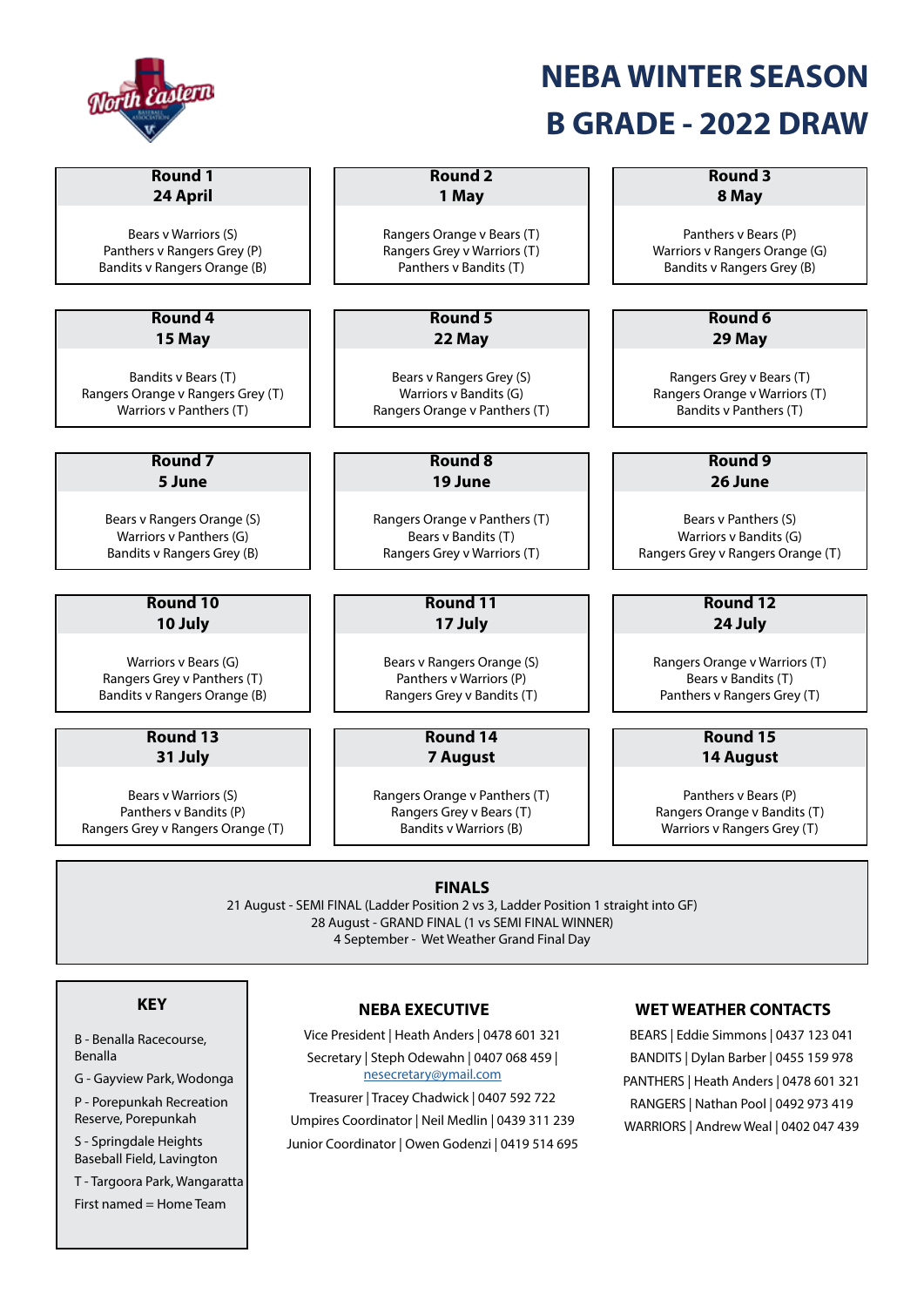| Worth Eastern |
|---------------|
|---------------|

# **NEBA WINTER SEASON U15s - 2022 DRAW**

| <b>Round 1</b>          | <b>Round 2</b>                                                        | <b>Round 3</b>                                                        |
|-------------------------|-----------------------------------------------------------------------|-----------------------------------------------------------------------|
| 24 April                | 1 May                                                                 | 8 May                                                                 |
| <b>NO JUNIOR GAMES</b>  | Rangers v Bears (T)<br>Panthers v United (T)<br><b>BYE - WARRIORS</b> | Panthers v Bears (P)<br>Warriors v Rangers (G)<br><b>BYE - UNITED</b> |
| <b>Round 4</b>          | Round 5                                                               | Round 6                                                               |
| 15 May                  | 22 May                                                                | 29 May                                                                |
| United v Bears (T)      | Warriors v United (G)                                                 | Rangers v Warriors (T)                                                |
| Warriors v Panthers (T) | Rangers v Panthers (T)                                                | United v Panthers (T)                                                 |
| <b>BYE - RANGERS</b>    | <b>BYE - BEARS</b>                                                    | <b>BYE - BEARS</b>                                                    |
| Round <sub>7</sub>      | <b>Round 8</b>                                                        | Round 9                                                               |
| 5 June                  | 19 June                                                               | 26 June                                                               |
| Bears v Rangers (S)     | Rangers v Panthers (T)                                                | Bears v Panthers (S)                                                  |
| Warriors v Panthers (G) | Bears v United (T)                                                    | Warriors v United (G)                                                 |
| <b>BYE - UNITED</b>     | <b>BYE - WARRIORS</b>                                                 | <b>BYE - RANGERS</b>                                                  |
| Round 10                | Round 11                                                              | <b>Round 12</b>                                                       |
| 10 July                 | 17 July                                                               | 24 July                                                               |
| Warriors v Bears (G)    | Bears v Rangers (S)                                                   | Rangers v Warriors (T)                                                |
| United v Rangers (B)    | Panthers v Warriors (P)                                               | Bears v United (T)                                                    |
| <b>BYE - PANTHERS</b>   | <b>BYE - UNITED</b>                                                   | <b>BYE - PANTHERS</b>                                                 |
| Round 13                | Round 14                                                              | Round 15                                                              |
| 31 July                 | <b>7 August</b>                                                       | 14 August                                                             |
| Bears v Warriors (S)    | Rangers v Panthers (T)                                                | Panthers v Bears (T)                                                  |
| Panthers v United (P)   | United v Warriors (B)                                                 | Rangers v United (T)                                                  |
| <b>BYE - RANGERS</b>    | <b>BYE - BEARS</b>                                                    | <b>BYE - WARRIORS</b>                                                 |

#### **FINALS**

21 August - SEMI FINAL (Ladder Position 2 vs 3, Ladder Position 1 straight into GF) 28 August - GRAND FINAL (1 vs SEMI FINAL WINNER) 4 September - Wet Weather Grand Final Day

## **KEY**

B - Benalla Racecourse, Benalla

G - Gayview Park, Wodonga

P - Porepunkah Recreation Reserve, Porepunkah

S - Springdale Heights Baseball Field, Lavington

T - Targoora Park, Wangaratta

First named = Home Team

## **NEBA EXECUTIVE**

Vice President | Heath Anders | 0478 601 321 Secretary | Steph Odewahn | 0407 068 459 | nesecretary@ymail.com Treasurer | Tracey Chadwick | 0407 592 722 Umpires Coordinator | Neil Medlin | 0439 311 239 Junior Coordinator | Owen Godenzi | 0419 514 695

#### **WET WEATHER CONTACTS**